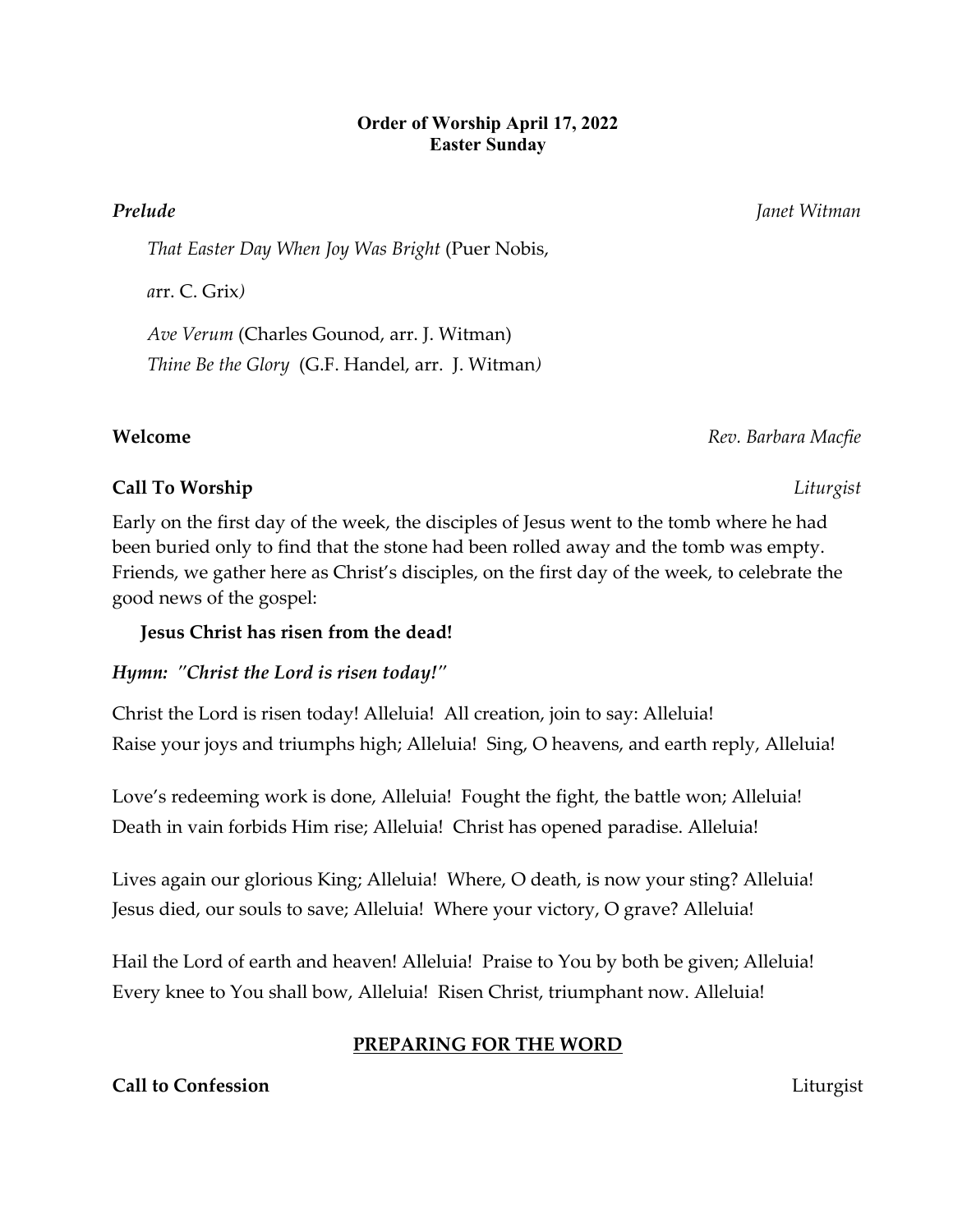God has opened to us the gates of righteousness that we may enter through them. Confident in God's love, let us confess our sin.

### **Prayer of Confession**

**Lord Jesus, through the power of the Holy Spirit we have been raised from the waters of baptism to share in your glorious resurrection. Yet we have not lived as Easter people. We are unsure of your promise, confused about your will, and afraid in the face of danger. Like Mary, we weep at the time, but do not recognize your presence. Call us by name, risen Lord, that we may know you with confidence. Whenever we r tempted to fear death, give us courage to confess your Easter victory. Whenever we are distracted by petty conflicts, keep our minds on your reconciling love. Whenever we are overwhelmed by the power of evil. Reveal again to us your triumph over the destructive powers of oppression. Forgive us our sin and let our lives be a testimony to your salvation through the love of God and by the power of the Holy Spirit. Amen.**

### **Words of Forgiveness**

**Our Lord burst forth from death alive. Leave your sins behind and live. In the name of our resurrected Savior, Jesus Christ, you are forgiven.**

### *Gloria Patri*

**Glory be to the Father and to the Son and to the Holy Ghost, as it was in the beginning, is now and ever shall be, world without end. Amen, amen.**

### **HEARING THE WORD**

**Message for all God's Children** *Rev. Barbara Macfie*

### **Prayer of Illumination** *Liturgist*

Living God, by your Holy Spirit, open our eyes to see the new light of this day; open our lips to tell of the empty tomb; open our hearts to believe the good news; through Jesus Christ our Lord. Amen.

# **Old Testament Reading***: Isaiah 65:17-25 Liturgist*

17. "See, I will create new heavens and a new earth. The former things will not be remembered, nor will they come to mind. But be glad and rejoice forever in what I will create, for I will create Jerusalem to be a delight and its people a joy.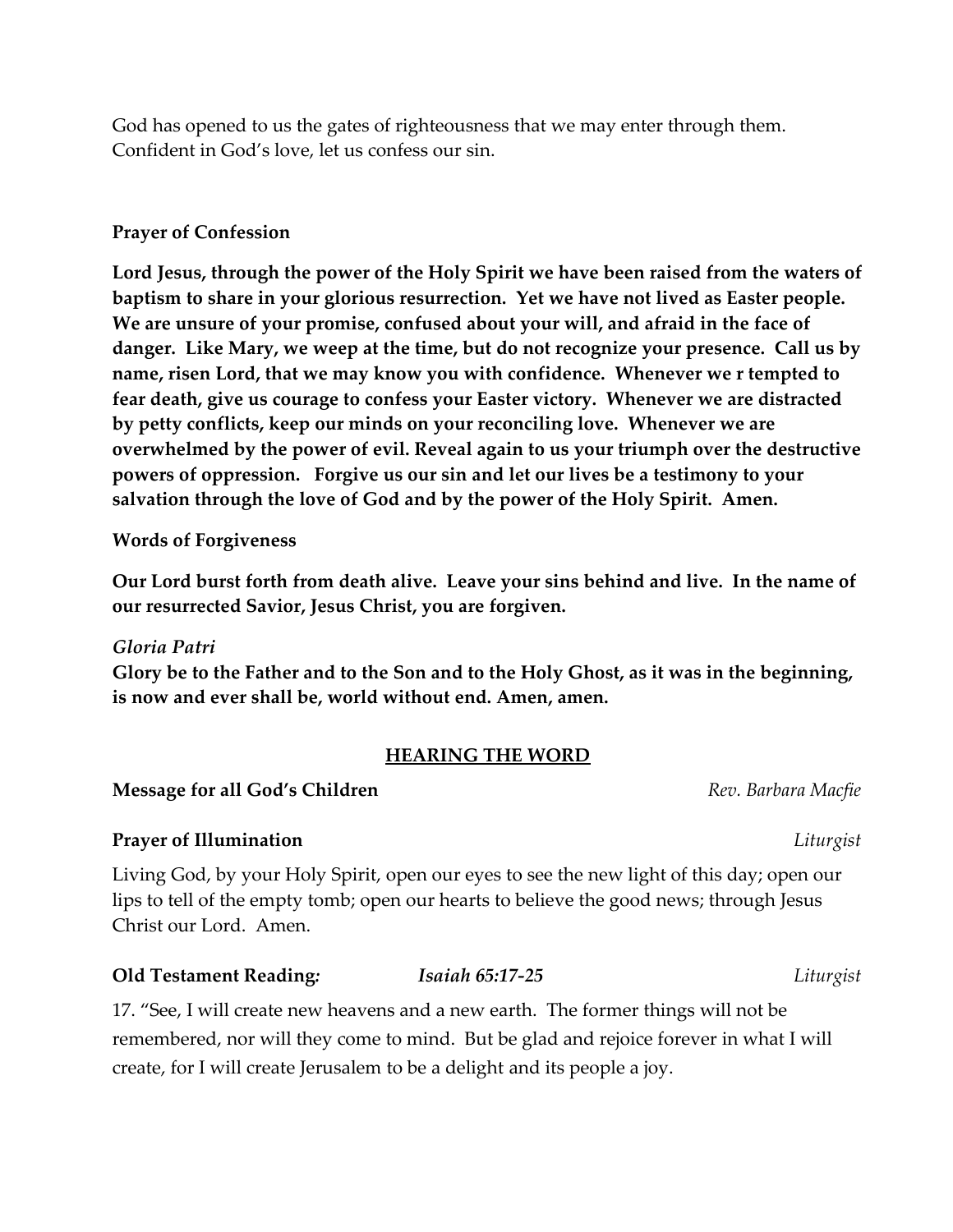I will rejoice over Jerusalem and take delight in my people; the sound of weeping and of crying will be heard in it no more. "Never again will there be in it an infant who lives but a few days, or an old man who does not live out his years;

the one who dies at a hundred will be thought a mere child; the one who fails to reach[a] a hundred will be considered accursed. They will build houses and dwell in them; they will plant vineyards and eat their fruit. No longer will they build houses and others live in them, or plant and others eat. For as the days of a tree, so will be the days of my people; my chosen ones will long enjoy the work of their hands. They will not labor in vain, nor will they bear children doomed to misfortune; for they will be a people blessed by the Lord, they and their descendants with them. Before they call I will answer; while they are still speaking I will hear. The wolf and the lamb will feed together, and the lion will eat straw like the ox, and dust will be the serpent's food. They will neither harm nor destroy on all my holy mountain," says the Lord.

### *Choral Anthem: I Will Rise Steve Johnson*

*Gospel Reading: John 20: 1-18 Rev. Barbara Macfie*

*1* Early on the first day of the week, while it was still dark, Mary Magdalene went to the tomb and saw that the stone had been removed from the entrance. So she came running to Simon Peter and the other disciple, the one Jesus loved, and said, "They have taken the Lord out of the tomb, and we don't know where they have put him!" So Peter and the other disciple started for the tomb. Both were running, but the other disciple outran Peter and reached the tomb first. He bent over and looked in at the strips of linen lying there but did not go in. Then Simon Peter came along behind him and went straight into the tomb. He saw the strips of linen lying there, as well as the cloth that had been wrapped around Jesus' head. The cloth was still lying in its place, separate from the linen. Finally the other disciple, who had reached the tomb first, also went inside. He saw and believed. (They still did not understand from Scripture that Jesus had to rise from the dead.) Then the disciples went back to where they were staying. Now Mary stood outside the tomb crying. As she wept, she bent over to look into the tomb and saw two angels in white, seated where Jesus' body had been, one at the head and the other at the foot. They asked her, "Woman, why are you crying?" "They have taken my Lord away," she said, "and I don't know where they have put him." At this, she turned around and saw Jesus standing there, but she did not realize that it was Jesus. He asked her, "Woman, why are you crying? Who is it you are looking for?" Thinking he was the gardener, she said, "Sir, if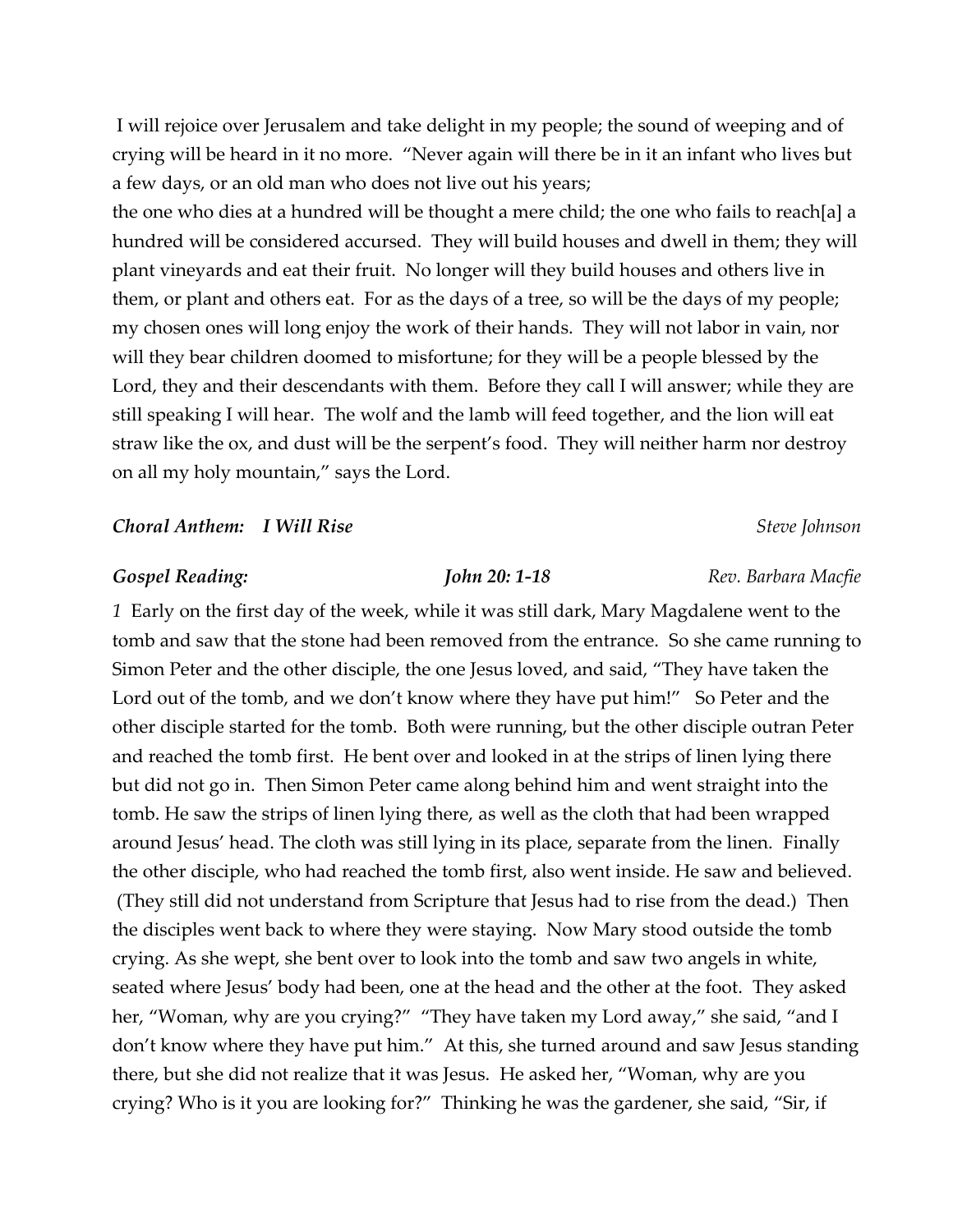you have carried him away, tell me where you have put him, and I will get him." Jesus said to her, "Mary." She turned toward him and cried out in Aramaic, "Rabboni!" (which means "Teacher"). Jesus said, "Do not hold on to me, for I have not yet ascended to the Father. Go instead to my brothers and tell them, 'I am ascending to my Father and your Father, to my God and your God.'" Mary Magdalene went to the disciples with the news: "I have seen the Lord!" And she told them that he had said these things to her.

**Homily** *"Turned around, transformed, changed" Rev. Barbara Macfie*

### **RESPONDING TO THE WORD**

### *Easter Anthem for Harp Janet Witman*

Psalm 23 (A.M. Stadler, arr. J. Witman) In honor of Westminster Presbyterian Church

### **Affirmation of Faith (**http://en.allexperts.com/q/Methodists-957/2009/6/Modern-Affirmation.htm)

We believe in God the Father, infinite in wisdom, power and love, whose mercy is over all his works, and whose will is ever directed to his children's good. We believe in Jesus Christ, Son of God, the gift of God's unfailing grace, the ground of our hope, and the promise of our deliverance from sin and death. We believe in the Holy Spirit as the divine presence in our lives, whereby we are kept in perpetual remembrance of the truth of Christ, and find strength and help in time of need. We believe that this faith should manifest itself in the service of love as set forth in the example of our blessed Lord, to the end that the kingdom of God may come upon the earth. Amen

### **Invitation to the Offering** *Liturgist*

God has given us life in the resurrection of our Lord, Jesus Christ. In gratitude, let us offer our hearts and the fruit of our labor to God's service.

### **Offering**

### *Doxology GTG #608*

**Praise God, from whom all blessings; Praise Christ, all people here below; Praise Holy Spirit evermore; Praise Triune God, whom we adore. AMEN**